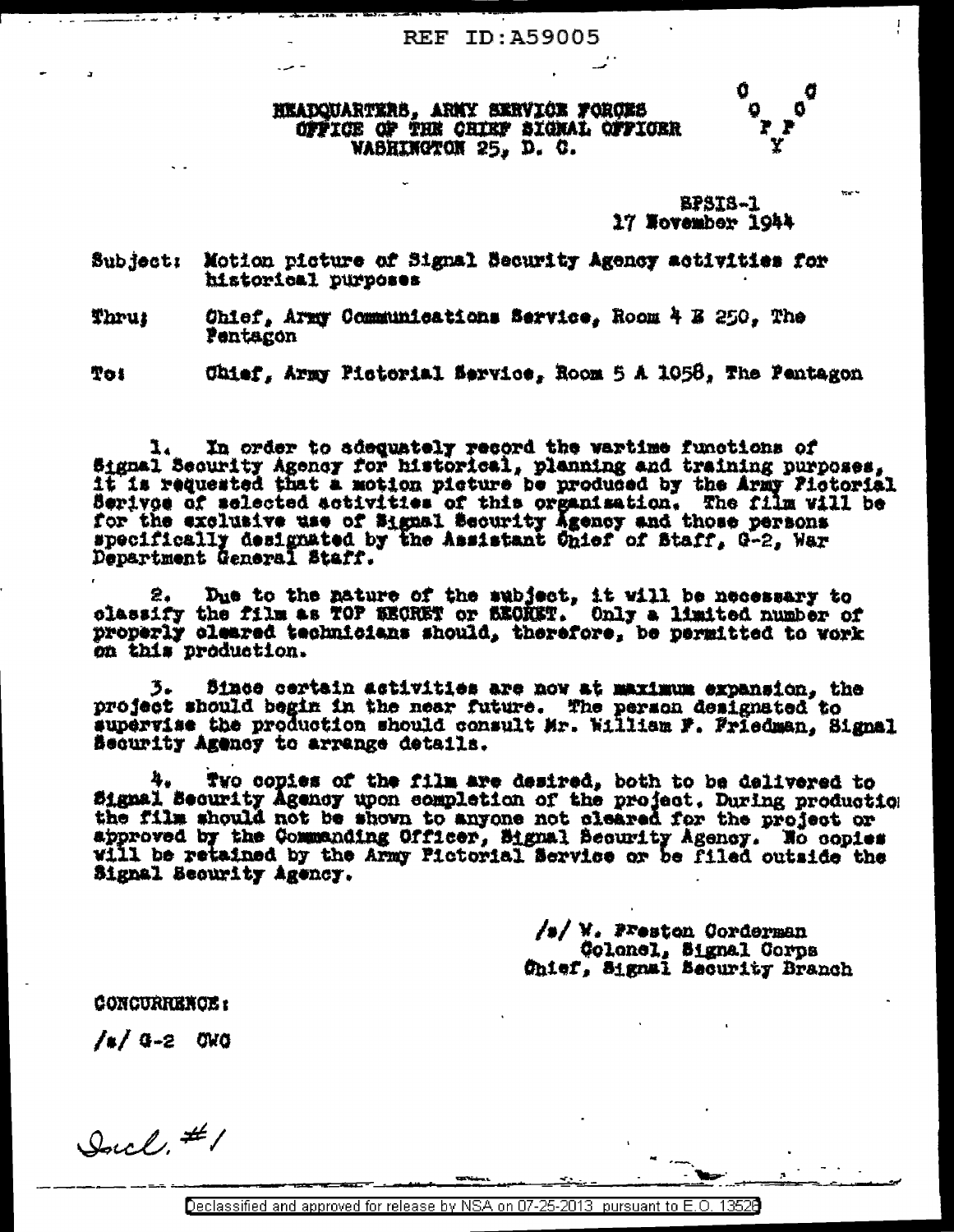$\sim$  33  $\sim$   $\sim$ 

ዎ ይ

Bubject: Motion Picture Project 3809 and Film Strip Project B-43-5 on Signal Security Agency activities of historical purposes.

5PSHP -1  $(17$  November  $1944$ ) lst Ind.

 $\mathsf{L}$ 

A5F, OOSigO, Washington 25, D. C. 11 January 1945.

Thru! Chief, Army Communications Service, OCBigO, Noom 4E 250, The Pentagon.

Toi Chief, Signal Security Branch, 00SigO, Washington 25, D. O.

1. The Signal Corps Photographic Laboratory, Army War College, Washington 25, D. C. has been directed to make the photographic historical record requested in the basic communication. Captain<br>Barker, Cificer-in-charge, Domestic Production Section, Army Pictorial<br>Bervice, has been designated as representative of Army Pictorial Service to coordinate all the photographic work, and Captain Purinton<br>of the Signal Corps Photographic Laboratory has been designated as<br>the officer responsible for the actual photographic work. Captain<br>Barker reports that Friedman of the Signal Security Branch, Captain Barker of the Army Fictorial Service, and Captain Purinton of the Signal Corps Photo-graphic Laboratory on 2 January 1945, in Mr. Friedman's office, the Following plan was decided upon:

The photographic historical coverage will be divided into **. .** two parts:

- $(1)$ A motion picture in 16mm Kodachrome classified not higher than SECRET, to show and describe the outside of all buildings and areas and be an introduction to the entire subject, and;
- A film strip will be prepared to cover all interior operations. The film strip appears to be more practically because of the fact that still photographs could be made of operations without causing any  $\left( 2 \right)$ appreciable curtailment thereof. Furthermore, it would require a cryptographic clearance of fever Army Pictorial Service personnel.

b. Every effort will be made to use photographers and a retouch artist from Signal Security Branch for the preparation of the film strip frame cards, in order to avoid the necessity of obtaining disarances of equivalent Army Pictorial Service personnel.

d. The Army Pictorial Service wi<sup>71</sup> determine, immediately,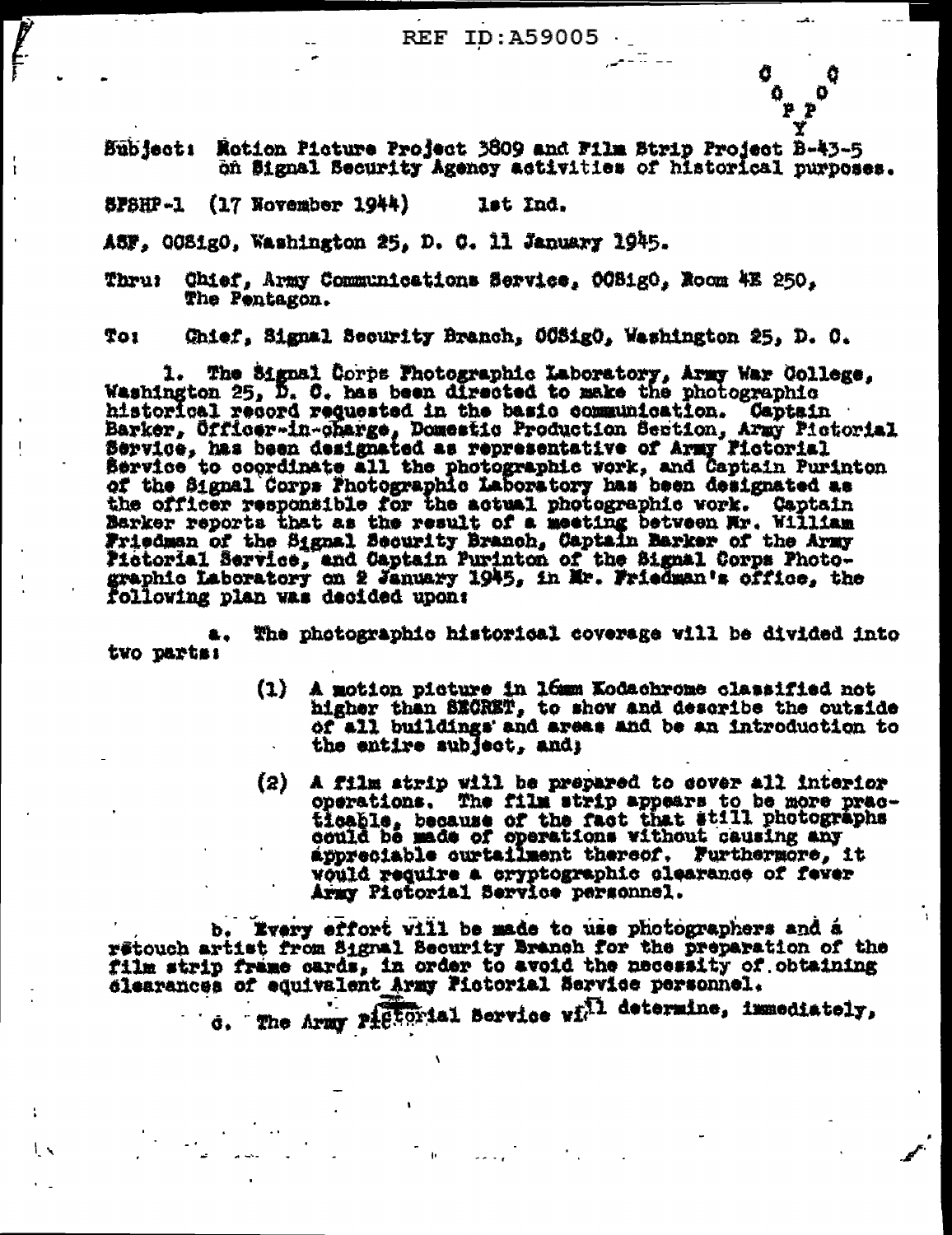the fevest number of personnel which must be cleared in order to photograph and process the film strip and record and process the sound records. These sound records will be made on acetate at the Signal Corps Photographic Laboratory and thereby prevent this material from getting into civilian hands in commercial establishments.

d. The following steps will be taken to accomplish the film strip and motion picture coverage:

- (1) Army Pictorial Service will obtain eryptographic clearance forms, have then filled out by the per-sonnel who handle the film strip processing, and have them delivered to Mr. Friedman, who will inaure as prompt clearance as possible.
- (2) Mr. Friedmand and Captain Purinton will sutline in detail the proposed coverage required for the film strip and motion picture. Captain Purinton will arrange to evaluate the excellence of the photographic personnel at the Signal Security Branch. and will arrange to have the retouch artist trained at the Signal Corps Photographic Laboratory. Mr. Priedman and Captain Purinton will arrange to make the necessary still photography and will write and record the narration to accompany same.
- (3) As soon as it is determined what material will be incorported in the motion picture film, Mr. Friedman vill contact Captain Barker who will arrange to have a writer sent to Mr. Friedman's office to prepare the scenario for this motion picture. Actual photography on the motion picture vill be delayed until spring in order to obtain the beat possible pictures of the exterior of the installations. Both still and motion picture photography will be under the direction of Captain Purinton of the Signal Corps Photographic Laboratory.

2. The Army Fictorial Service will cooperate in every way with the Signal Security Branch in the preparation of this historical record, and any changes from the plan outlined above may be made directly with Captain Barker and Captain Purinton.

3. Miscellaneous Film Strip Project number Misc. B-43-5 is assigned to cover the film strip work, and Project 3809 is assigned to cover the motion picture.

For the Chief, Army Pictorial Service:

ممدا

/s/ Oharles S. Stodter Goldaries S. Stodter,<br>Goldari, Signal Corps<br>Asst. Chief, Army Fictorial Service.